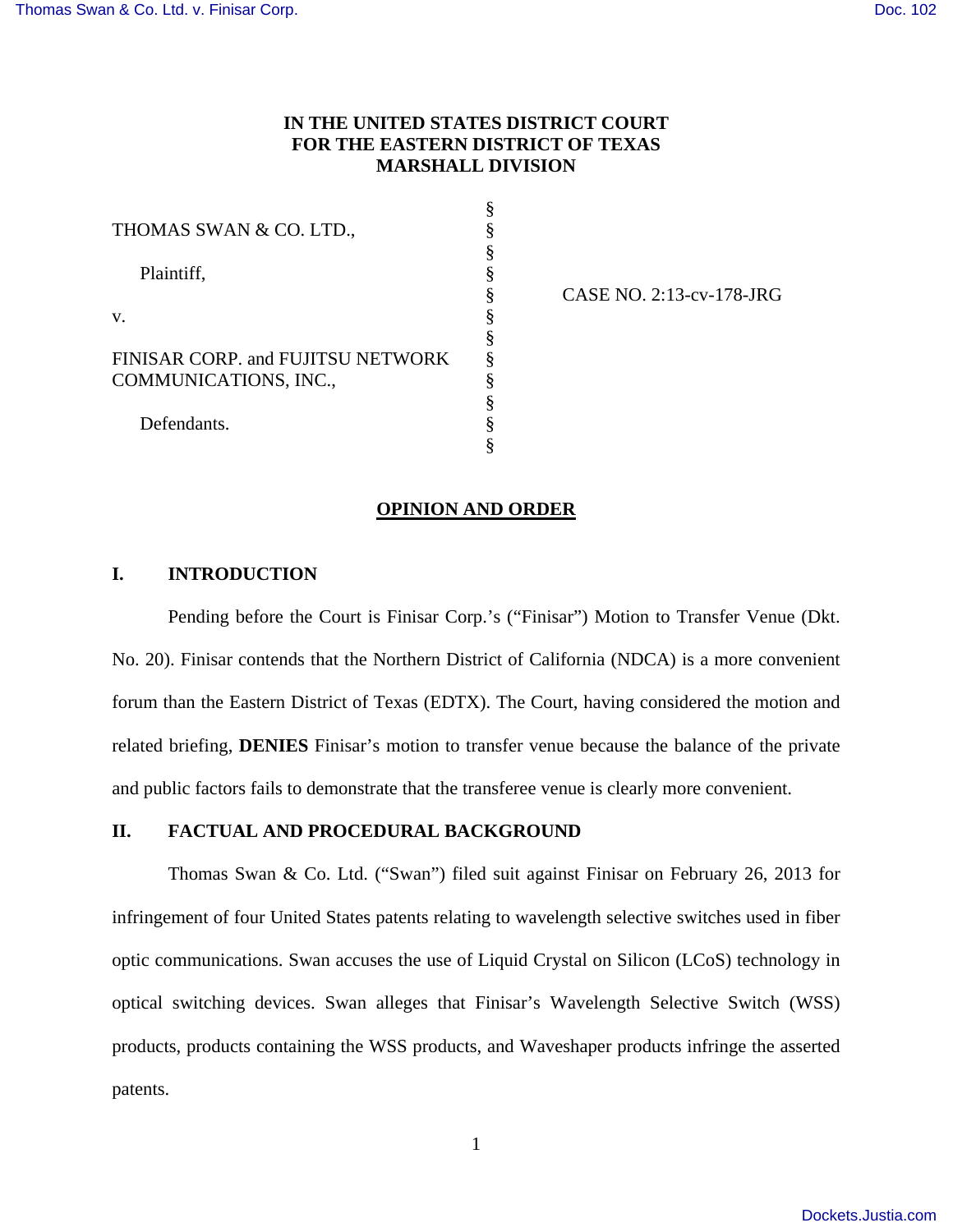Finisar is a Delaware corporation with its principal place of business in Sunnyvale, California and with established offices in Texas, Pennsylvania, and Australia. Finisar maintains a design and manufacturing facility in Allen, Texas. Allen is within EDTX, but Finisar avows that the Allen facility is not used to design, manufacture or sell the accused products. The parties dispute where the development of the accused products takes place, whether it is primarily in NDCA or Australia. However, they agree that the accused products are manufactured and assembled abroad. Finisar sells the accused products to various customers across the US, including several with significant facilities in EDTX. One of its customers is the co-defendant in this case, Fujitsu Network Communications, Inc. ("FNC"). FNC is a California corporation with its principal place of business at 2801 Telecom Parkway in Richardson, Texas, which is within EDTX. In addition to its direct sale customers, Finisar also employs five distributors to market and sell the accused products, one of which is Nu Horizons Electronics Corp ("Nu Horizons"). Nu Horizons has twelve domestic locations, including one in Plano, Texas, which is also within EDTX.

 Swan is headquartered and operates principally in the United Kingdom. The sole inventor of the asserted patents, Melanie Holmes, resides in the UK. The two prosecuting attorneys are Timothy Meagher, who works in Massachusetts, and Bill Neobard, who is located in the UK.

 Finisar filed the present motion to transfer venue on July 3, 2013. On August 26, 2013, Swan filed an amended complaint to add FNC, an alleged customer of Finisar. (*See generally* Amended Complaint, Dkt. No. 41.) FNC has since filed a Notice of Non-Objection to Finisar's Motion to Transfer Venue stating that it consents to service of process and venue in NDCA for purposes of this suit only. (Dkt. No. 80.) Since briefing was completed, both parties have also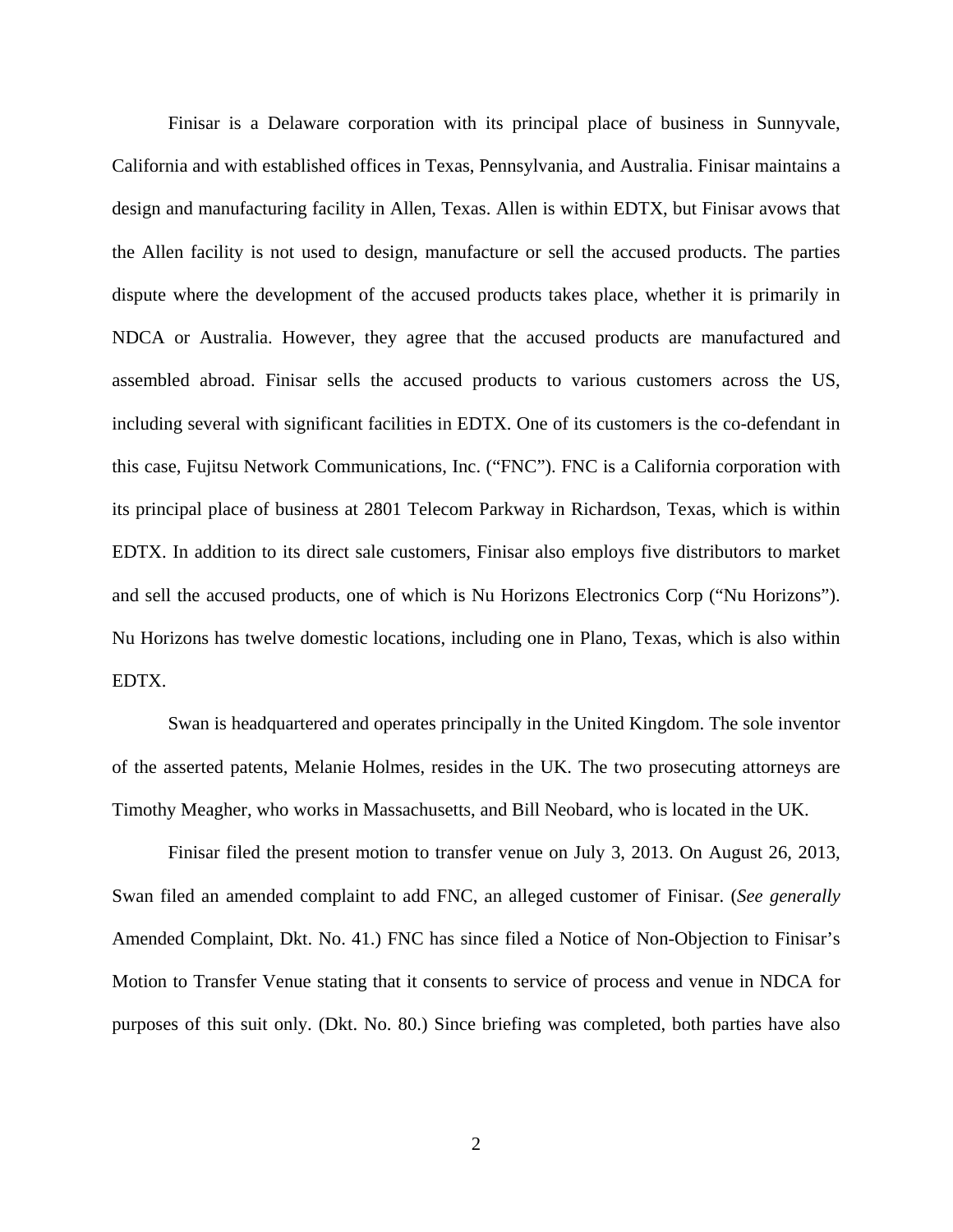filed Notices of Supplemental Evidence in support of their respective positions. (Dkt. No. 97 and 100.)

## **III. LEGAL STANDARDS**

Change of venue is governed by 28 U.S.C  $\S$  1404(a). Under  $\S$  1404(a), "[f]or the convenience of parties and witnesses, in the interest of justice, a district court may transfer any civil action to any other district court or division where it might have been brought." 28 U.S.C. § 1404(a). However, a motion to transfer venue should only be granted upon a showing that the transferee venue is "clearly more convenient" than the venue chosen by the plaintiff. *In re Nintendo Co.*, 589 F.3d 1194, 1197 (Fed. Cir. 2009); *In re Genentech, Inc.*, 566 F.3d 1388, 1342 (Fed. Cir. 2009); *In re TS Tech USA Corp.*, 551 F.3d 1315, 1319 (Fed. Cir. 2008); *In re Volkswagen of America, Inc. (Volkswagen II)*, 545 F.3d 304, 315 (5th Cir. 2008). District courts have "broad discretion in deciding whether to order a transfer." *Balawajder v. Scott*, 160 F.3d 1066, 1067 (5th Cir. 1998) (quoting *Caldwell v. Palmetto State Sav. Bank*, 811 F.2d 916, 919 (5th Cir. 1987)).

The initial question in applying the provisions of  $\S$  1404(a) is whether the suit could have originally been brought in the proposed transferee district. *In re Volkswagen AG* (*Volkswagen I*), 371 F.3d 201, 203 (5th Cir. 2004). If the transferee district is a proper venue, then the court must weigh the relative public and private factors of the current venue against the transferee venue. *Id.* In making such a convenience determination, the Court considers several private and public interest factors, none of which are given dispositive weight. *Id.* The private interest factors include: "(1) the relative ease of access to sources of proof; (2) the availability of compulsory process to secure the attendance of witnesses; (3) the cost of attendance for willing witnesses; and (4) all other practical problems that make trial of a case easy, expeditious and inexpensive."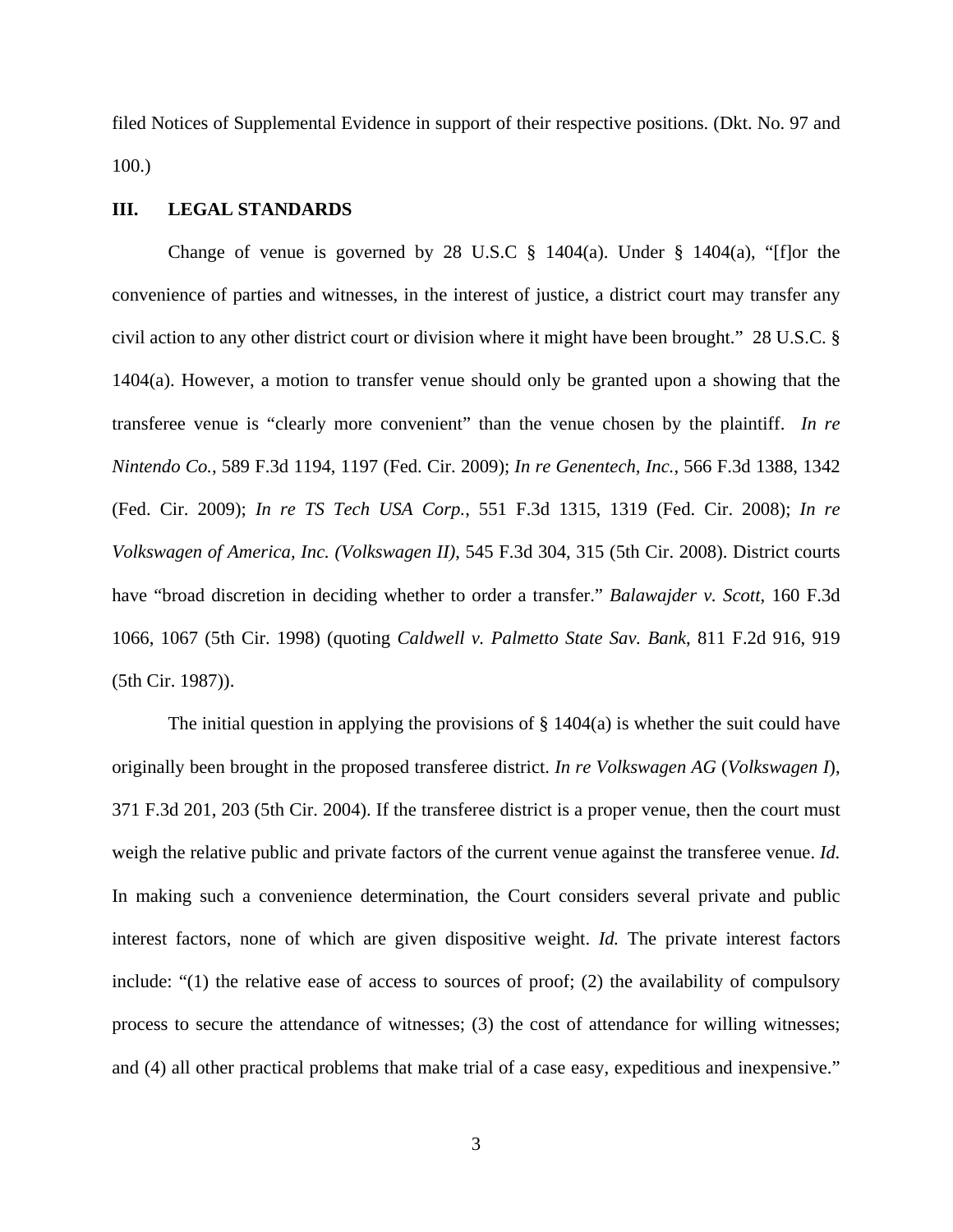*Nintendo*, 589 F.3d at 1198; *Genentech*, 566 F.3d at 1342; *TS Tech*., 551 F.3d at 1319; *Volkswagen II*, 545 F.3d at 315. The public interest factors include: "(1) the administrative difficulties flowing from court congestion; (2) the local interest in having localized interests decided at home; (3) the familiarity of the forum with the law that will govern the case; and (4) the avoidance of unnecessary problems of conflict of laws [in] the application of foreign law." *Nintendo*, 589 F.3d at 1198; *Genentech*, 566 F.3d at 1342; *TS Tech*., 551 F.3d at 1319; *Volkswagen II*, 545 F.3d at 315.

### **IV. ANALYSIS**

 $\overline{a}$ 

#### **A. Proper Venue**

 Swan does not dispute that this case could have originally been brought in the Northern District of California, so the initial threshold in this case has been met.<sup>1</sup>

#### **C. Private Interest Factors**

#### *i. Relative Ease of Access to Sources of Proof*

 Despite technological advances in transportation of electronic documents, physical accessibility to sources of proof continues to be an important private interest factor. *See Volkswagen II*, 545 F.3d at 316; *TS Tech*, 551 F.3d at 1321. Indeed, the Federal Circuit has indicated that access to an alleged infringer's proof is important to venue transfer analyses in patent infringement cases. *See Genentech*, 566 F.3d at 1345 ("In patent infringement cases, the bulk of the relevant evidence usually comes from the accused infringer. Consequently, the place where the defendant's documents are kept weighs in favor of transfer to that location.").

 The parties dispute what technology or product is really at the core of Swan's infringement allegations, and therefore the corresponding location of their supporting documentation. Finisar admits that relevant work on the accused products is conducted in

<sup>&</sup>lt;sup>1</sup> FNC consents to service of process and venue in the Northern District of California (Dkt. No. 80 at 2).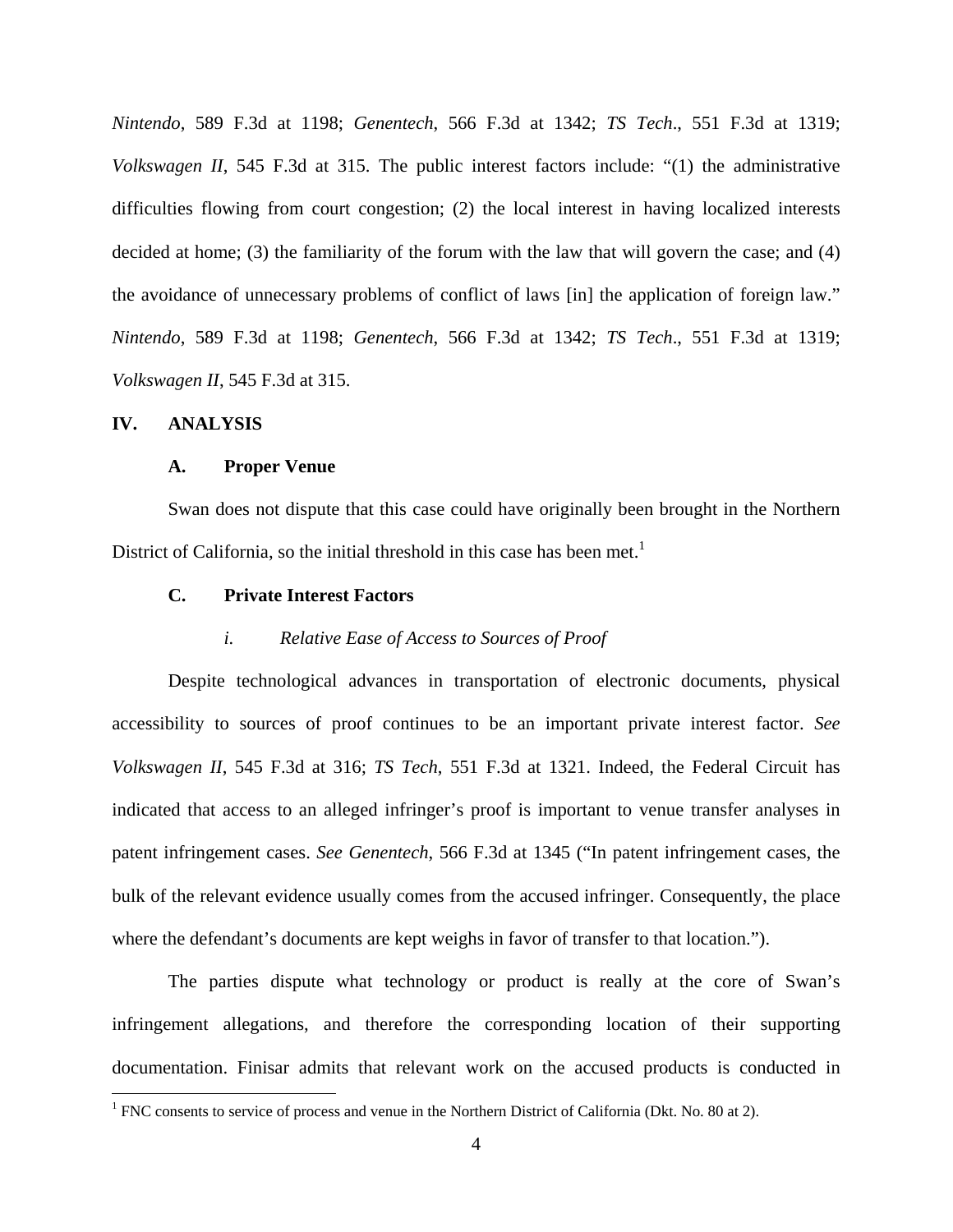multiple locations in the US and worldwide: Fremont and Sunnyvale, California; Horsham Pennsylvania; Sydney, Australia; Tel-Aviv, Israel; and Shanghai, China. However, Finisar claims that the LCoS technology is at the core of Swan's claims and the LCoS technology was originally acquired by Finisar from a company located in Fremont, California, called MicroDisplay Corporation, which is no longer in business. Finisar argues that the relevant evidence and witnesses consequently must be located in NDCA. Swan disagrees on Finisar's characterization of the accused technology and instead contends that it is accusing the entire WSS product line originally developed by an Australian company called Engana and later acquired by Finisar. Swan asserts that the bulk of the relevant documentation is stored in Finisar's Australia facilities.

Allegations against both LCoS and WSS for embodying the claimed invention appear in the Amended Complaint; hence, both are equally likely to be subject to discovery. Indeed, the discovery conducted so far reveals that the majority of Finisar employees identified by Finisar in interrogatory responses as having relevant knowledge are located in Australia. Additionally, there is no dispute that manufacture and assembly of the accused products takes place abroad – in Australia and China. The Court is persuaded that Finisar's relevant documentary evidence is located across the globe, with a predominant presence in Australia since that is the only location where some aspect of the design, development, manufacture, and assembly of the accused products takes place.

Turning to an analysis of the plaintiff's sources of proof, Swan does not dispute that it is a foreign company and its relevant documents are situated in the UK and Washington DC. Its witnesses are located in Massachusetts and the UK. Though Swan urges that these sources of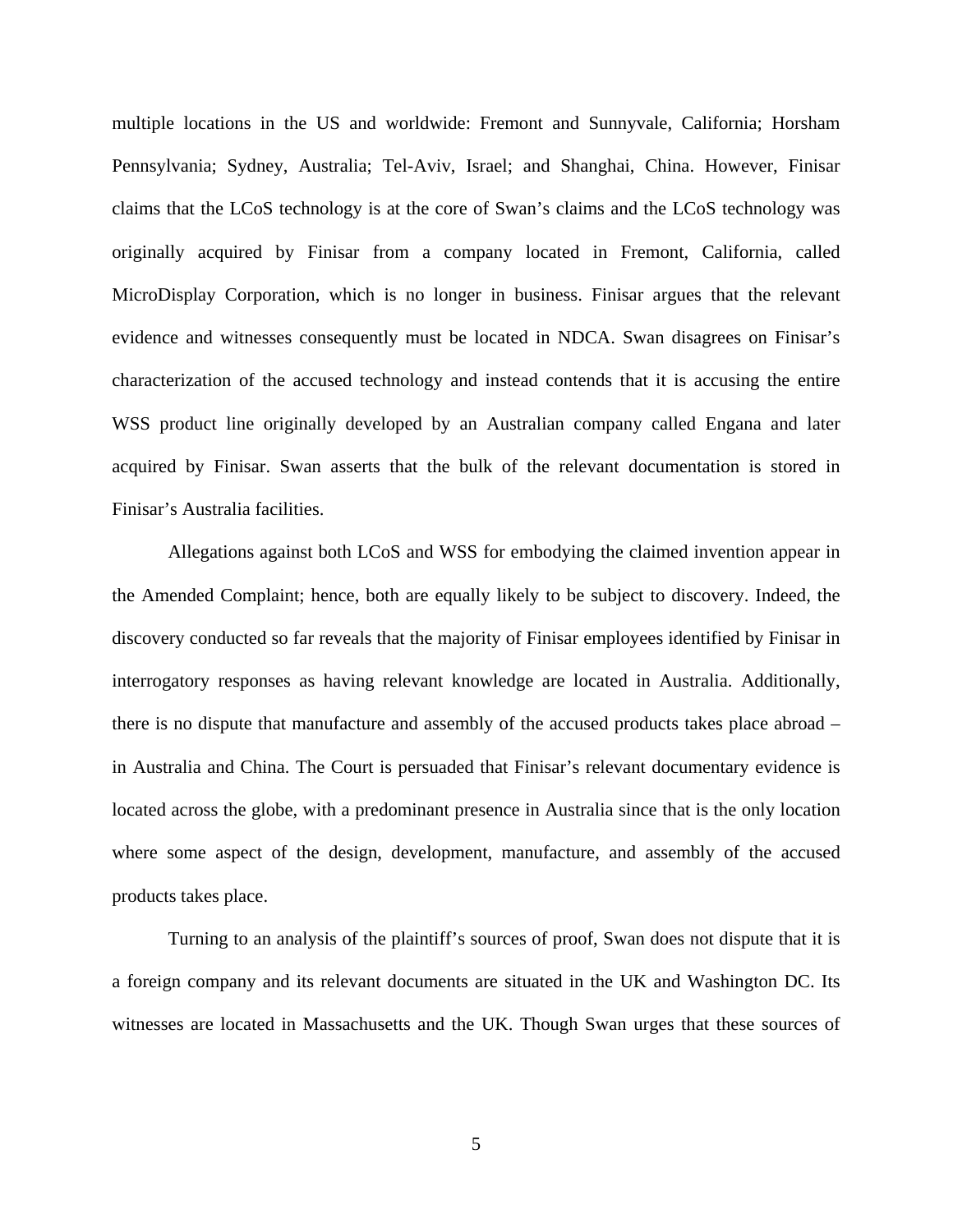proof are more accessible in EDTX than NDCA, the difference is trivial. Accordingly, the Court assigns minimal weight to the ease of access of Swan's evidence as part of this analysis.

 Swan also identified several non-party companies that are expected to have documents and witnesses relevant to Swan's inducement claims. These third-party customers of Finisar are located within or immediately adjacent to EDTX. They include Alcatel-Lucent (substantial facility in Plano, Texas with 2500 employees), Huawei (Plano, Texas location with 650 employees), Cisco (Richardson, Texas facility with 1200 employees), and Verizon (Richardson, Texas facility with 2250 employees). In addition, Finisar's customer FNC was added as a defendant in this case after the present motion was filed. Although Finisar questions Swan's motivation in adding FNC for purposes of this venue analysis, it does not allege that the joinder is improper. Accordingly, the Court must consider FNC's headquarters in Richardson, Texas as part of the venue consideration.<sup>2</sup> Additionally, Swan has identified Nu Horizons, one of Finisar's sales and distribution partners located in EDTX, as having information relevant to its allegations of infringement and damages.

Under  $\S$  1404(a), the movant bears the burden to clearly demonstrate that a transfer is "[f]or the convenience of parties and witnesses, in the interest of justice." *Volkswagon II*, 545 F.3d at 315. Based on the evidence presented, there are certainly some sources of proof for the development of the LCoS technology in Finisar's California offices. On the other hand, there is also relevant evidence from co-defendant FNC, as well as numerous other non-party customers and distributors who maintain a significant presence in EDTX. Where a transfer will only shift the inconvenience from one district to another, the movant has not met its burden of persuasion. Here, the bulk of information for the development and manufacturer of the accused products, as

1

 $2^2$  Since FNC does not object to Finisar's motion transfer venue to NDCA, the Court does not assign much weight to FNC's sources of proof.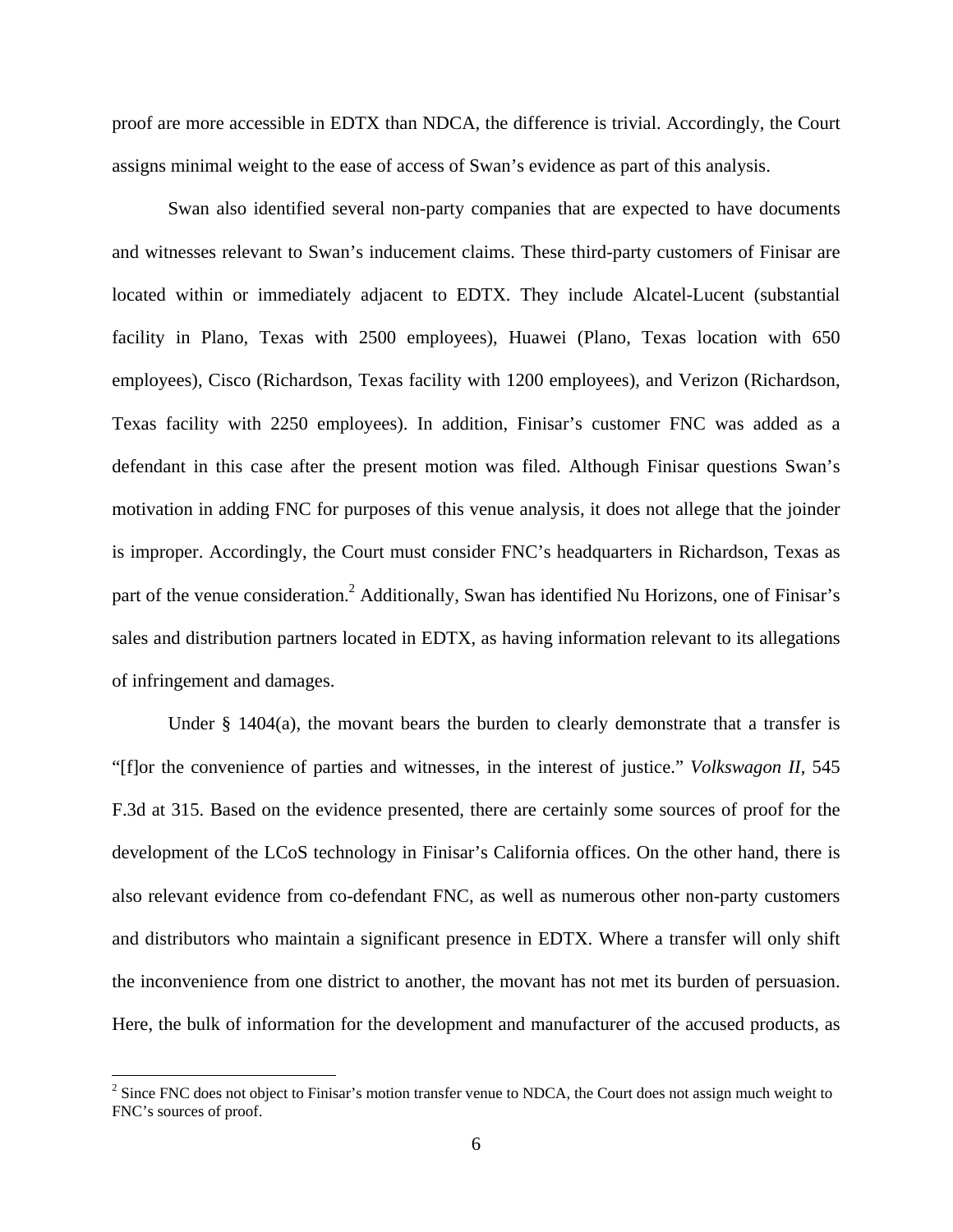well as the knowledgeable party witnesses, are clearly located abroad in Australia. On balance, the Court finds that this factor does not weigh in favor of transfer and is, at best, neutral.

#### *ii. Availability of Compulsory Process*

 The second private interest factor is the availability of compulsory process to secure the attendance of non-party witnesses. A venue that has "absolute subpoena power for both deposition and trial" is favored over one that does not. *Volkswagen II*, 545 F.3d at 316. Rule 45 of the Federal Rules of Civil Procedure limits the court's subpoena power by protecting nonparty witnesses who work or reside more than 100 miles from the courthouse. *Id.*

 Neither NDCA nor EDTX has absolute subpoena power over all the relevant non-party or party witnesses. Finisar's relevant witnesses are concentrated in Australia and NDCA, and one is located in Denver. Finisar also has a design and manufacturing facility in Allen, Texas, though the relevance of that facility is in dispute. FNC is headquartered in EDTX and most assuredly has relevant witnesses working in those facilities. Swan's relevant witnesses are located in Massachusetts and the UK.

 Among Finisar's third-party customers in EDTX, Swan has specifically identified several individuals within this Court's subpoena power who are alleged to be knowledgeable about the accused products:

- FNC's David Gutierrez
- Huawei's Xavier Orozco and Kent Jordan
- Alexander Umnov, who was formerly with FNC and is now with Huawei, and has relevant information about FNC's pre-suit knowledge of the patents-in-suit
- Glenn Wellbrock, with Verizon, who has knowledge of marketing the accused products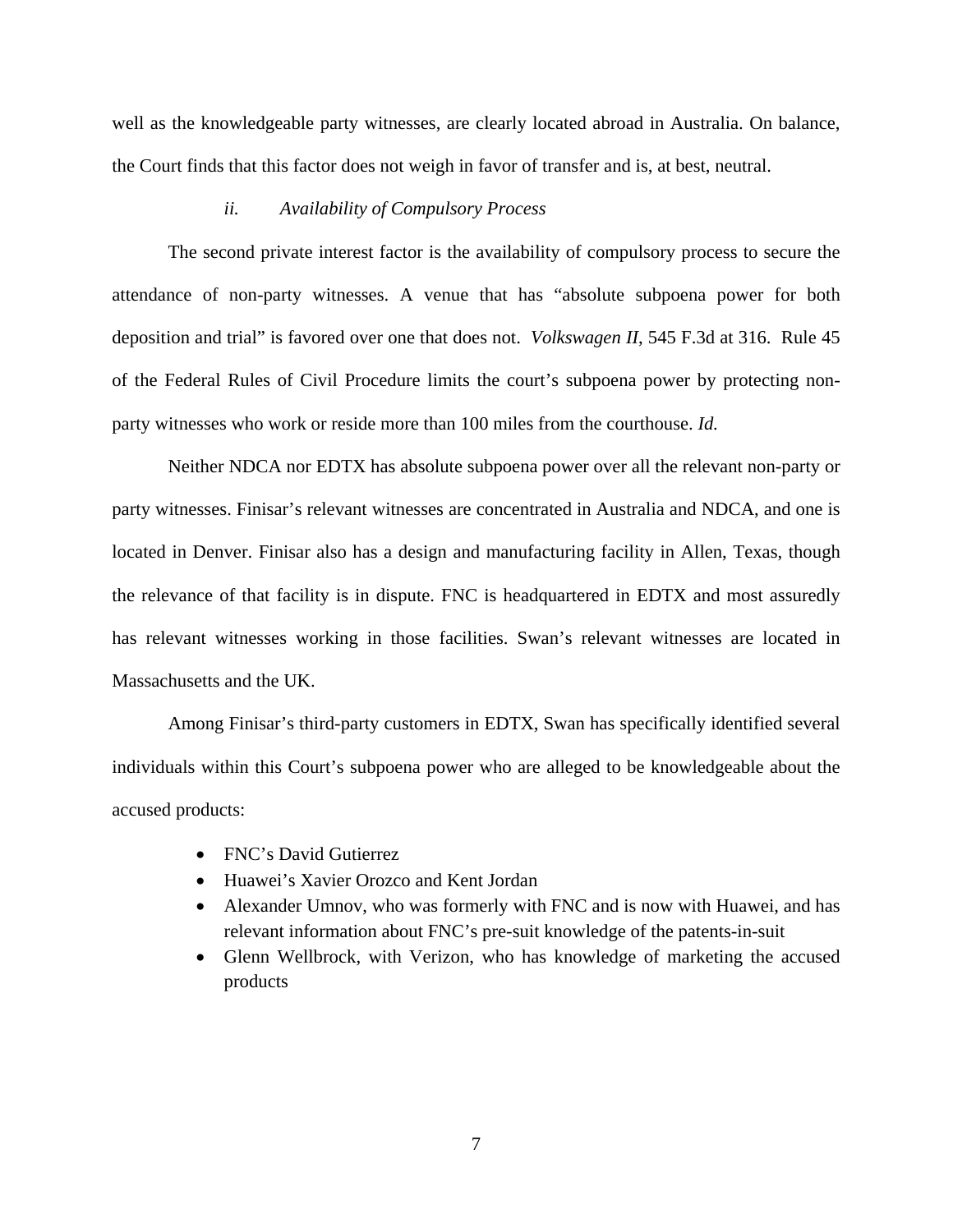On the other hand, Finisar was also able to identify two ex-employees of MicroDisplay, Jean-Jacques Drolet and Carlin Vieri, who are within NDCA's subpoena powers.<sup>3</sup> Ultimately, and on balance, Swan has the better argument that more relevant non-party witnesses are within this Court's subpoena power. Indeed, Swan has already utilized this Court's subpoena powers to obtain documents and deposition testimony in EDTX from three of Finisar's EDTX-based customers. Considering the facts presented and the trajectory of the case thus far, Finisar has not shown that NDCA would be any better in this regard than EDTX, and the Court finds this factor to weigh against transfer.

## *iii. Cost of Attendance for Willing Witnesses*

 The third private interest factor is the cost of attendance for willing witnesses. "The convenience of the witnesses is probably the single most important factor in a transfer analysis." *In re Genentech, Inc.*, 556 F.3d at 1342. The Court in *Volkswagen I* explained:

[T]he factor of inconvenience to witnesses increases in direct relationship to the additional distance to be traveled. Additional distance means additional travel time; additional travel time increases the probability for meal and lodging expenses; and additional travel time with overnight stays increases the time which these fact witnesses must be away from their regular employment.

371 F.3d at 205. Although the court must consider the convenience of both the party and nonparty witnesses, "it is the convenience of non-party witnesses…that is the more important factor and is accorded greater weight in a transfer of venue analysis." *Mohamed v. Mazda Motor Corp*., 90 F.Supp.2d 757, 775 (E.D. Tex. 2000); *see also id.* at 204 (requiring courts to "contemplate consideration of the parties and witnesses"); *Fujitsu Ltd. v. Tellabs, Inc.*, 639 F. Supp. 2d 761, 765-66 (E.D. Tex. 2009).

 $\overline{a}$ 

<sup>&</sup>lt;sup>3</sup> Finisar also identified Sergei Yakovenko as a third party witness who lives and works in NDCA, but does not explain his relevance to this case.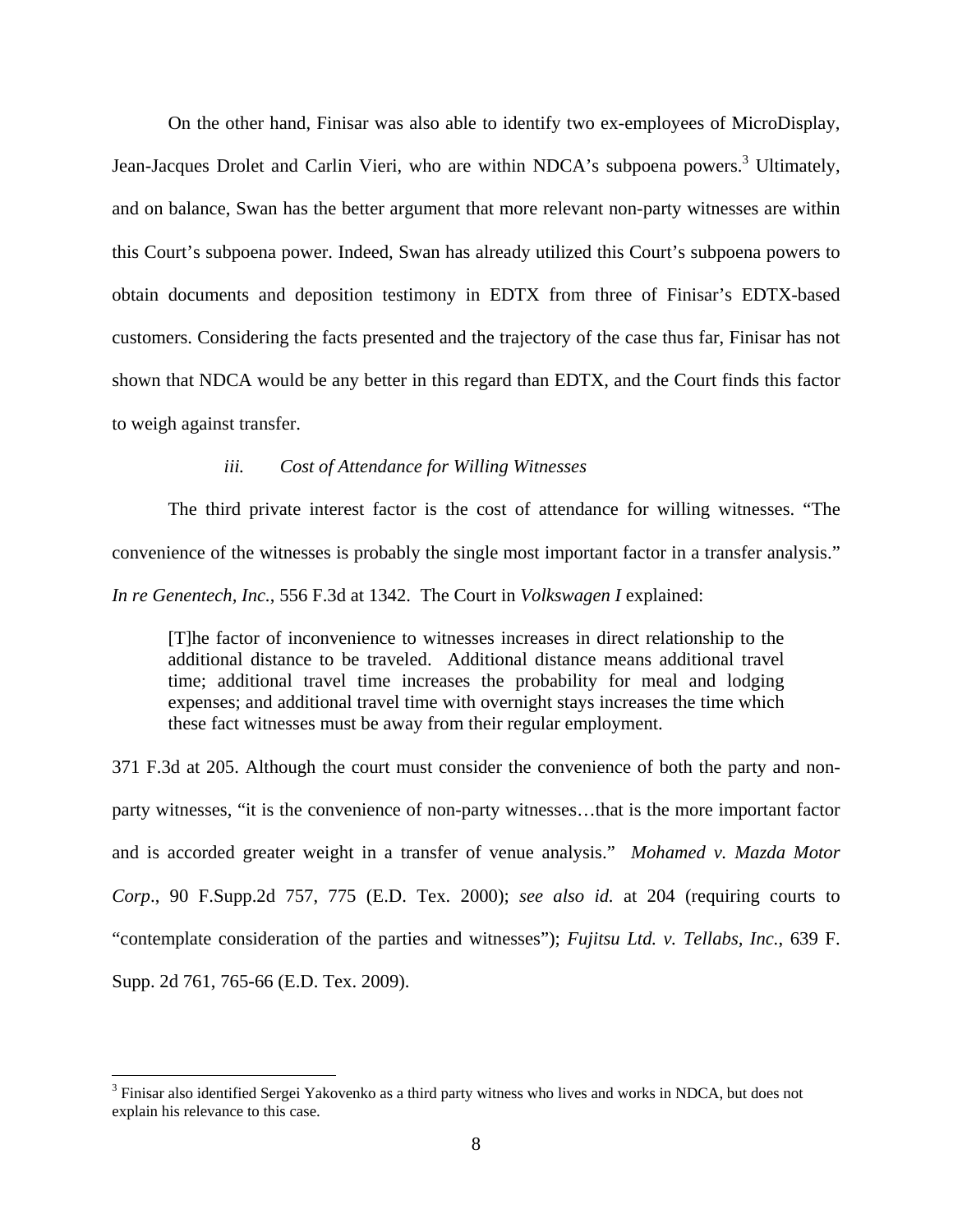The non-party witnesses identified by Swan and Finisar in the Court's discussion of the above factors show that they are spread across the country, including some in California and Texas. With respect to party witnesses, Finisar has identified both employees from its Sunnyvale offices as well as multiple employees (via interrogatory responses) from its Australia locations. Swan's willing witnesses will be traveling from the UK. FNC has not identified any of its witnesses, but many are likely to work in its Richardson headquarters. Foreign witnesses will be equally inconvenienced by traveling to NDCA as they will by traveling to EDTX. Finisar's Sunnyvale witnesses will be inconvenienced by traveling to EDTX. However, FNC's Richardson witnesses will be equally inconvenienced by traveling to NDCA. Once again, Finisar has failed to carry its burden as the movant, and the Court finds this factor is neutral as to transfer.

#### *iv. Other Practical Problems*

 Practical problems include those that are rationally based on judicial economy. *Eolas Tech., Inc. v. Adobe Sys., Inc.*, 2010 WL 3835762, at \*6 (denying a request to sever defendants), *aff'd In re Google, Inc.*, 412 Fed. Appx. 295 (Fed. Cir. 2011); *see also Volkswagen II,* 566 F.3d 1349, 1351 (Fed. Cir. 2009) (quoting *Continental Grain Co. v. The FBL-585*, 364 U.S. 19, 26 (1960) ("[T]he existence of multiple lawsuits involving the same issues is a paramount consideration when determining whether a transfer is in the interest of justice … [T]o permit a situation in which two cases involving precisely the same issues are simultaneously pending in different District Court leads to the wastefulness of time, energy and money that § 1404 was designed to prevent.")).

 The Court does not find any practical problems based in judicial economy to exist here. Swan's explanation for its decision to name or not name additional Finisar customers as defendants in this suit is irrelevant to the venue consideration. Accordingly, this factor is neutral.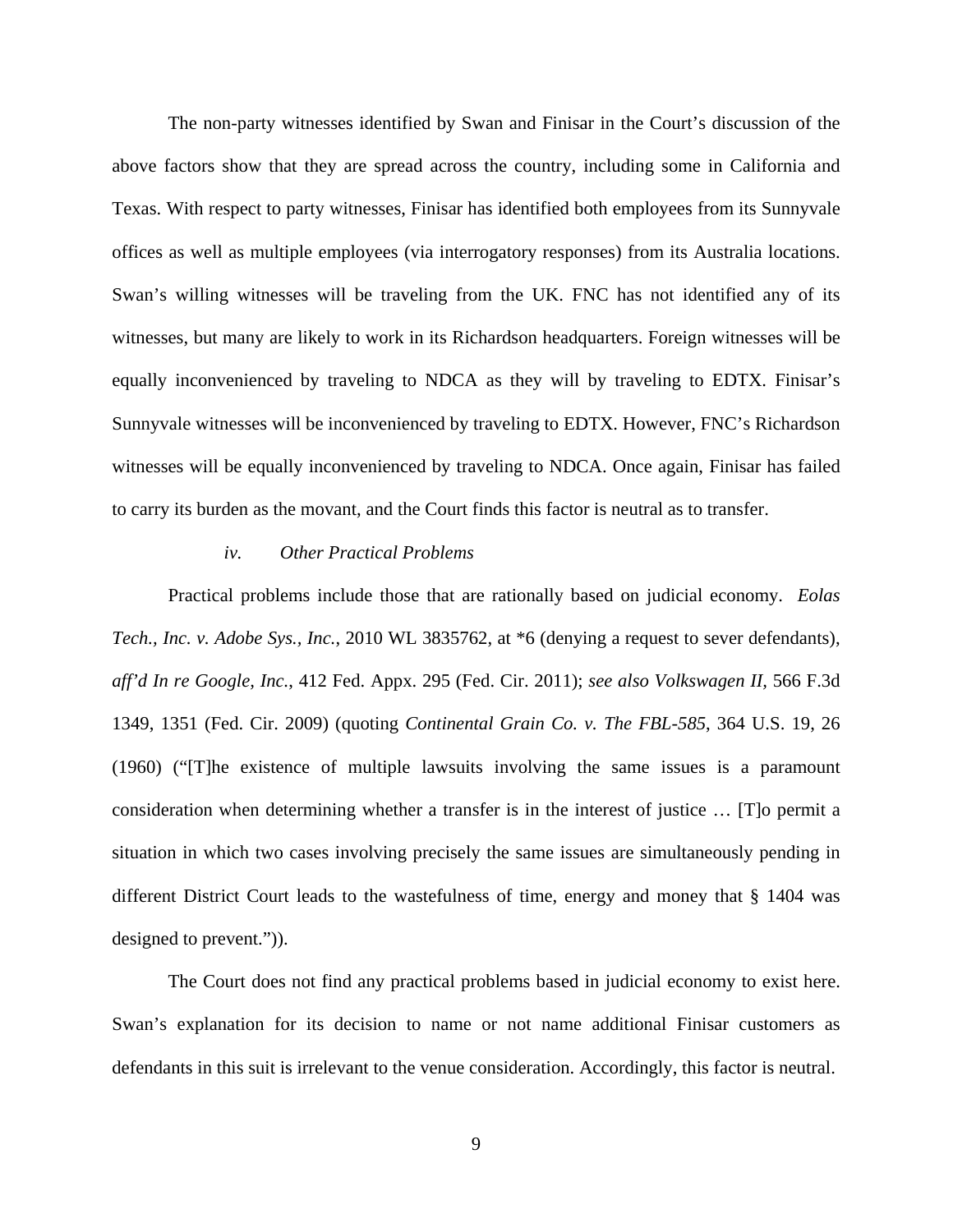#### **D. Public Interest Factors**

Having addressed the private interest factors in the § 1404(a) transfer analysis, the Court now turns to the public interest factors. The only two factors the parties dispute are court congestion and local interest. The parties concede that the other factors are neutral.

#### *i. Court Congestion*

In its § 1404(a) analysis, the court may consider how quickly a case will come to trial and be resolved. *Genentech*, 566 F.3d at 1347. Finisar urges that the time to trial comparison between EDTX and NDCA is "speculative," and should be found to be neutral in this venue analysis. The Court agrees. Where "several relevant factors weigh in favor of [or against] transfer and others are neutral, the speed of the transferee district court should not alone outweigh all of the other factors." *Id.*

### *ii. Local interest in having localized interests decided at home*

The Court must also consider local interest in the litigation because "[j]ury duty is a burden that ought not to be imposed upon the people of a community which has no relation to the litigation." *Volkswagen I*, 371 F.3d at 206 (5th Cir. 2004). Interests that "could apply virtually to any judicial district or division in the United States," such as the nationwide sale of infringing products, are disregarded in favor of particularized local interests. *Volkswagen II*, 545 F.3d at 318; *In re TS Tech*, 551 F.3d at 1321.

 Finisar contends that NDCA has a greater localized interest in this case than EDTX because Swan is a foreign corporation, while Finisar is based in Sunnyvale, California. However, FNC is based in Richardson, Texas and likely has witnesses and evidence in EDTX, so citizens in EDTX likewise have an interest in adjudicating this dispute. On balance, this factor is neutral.